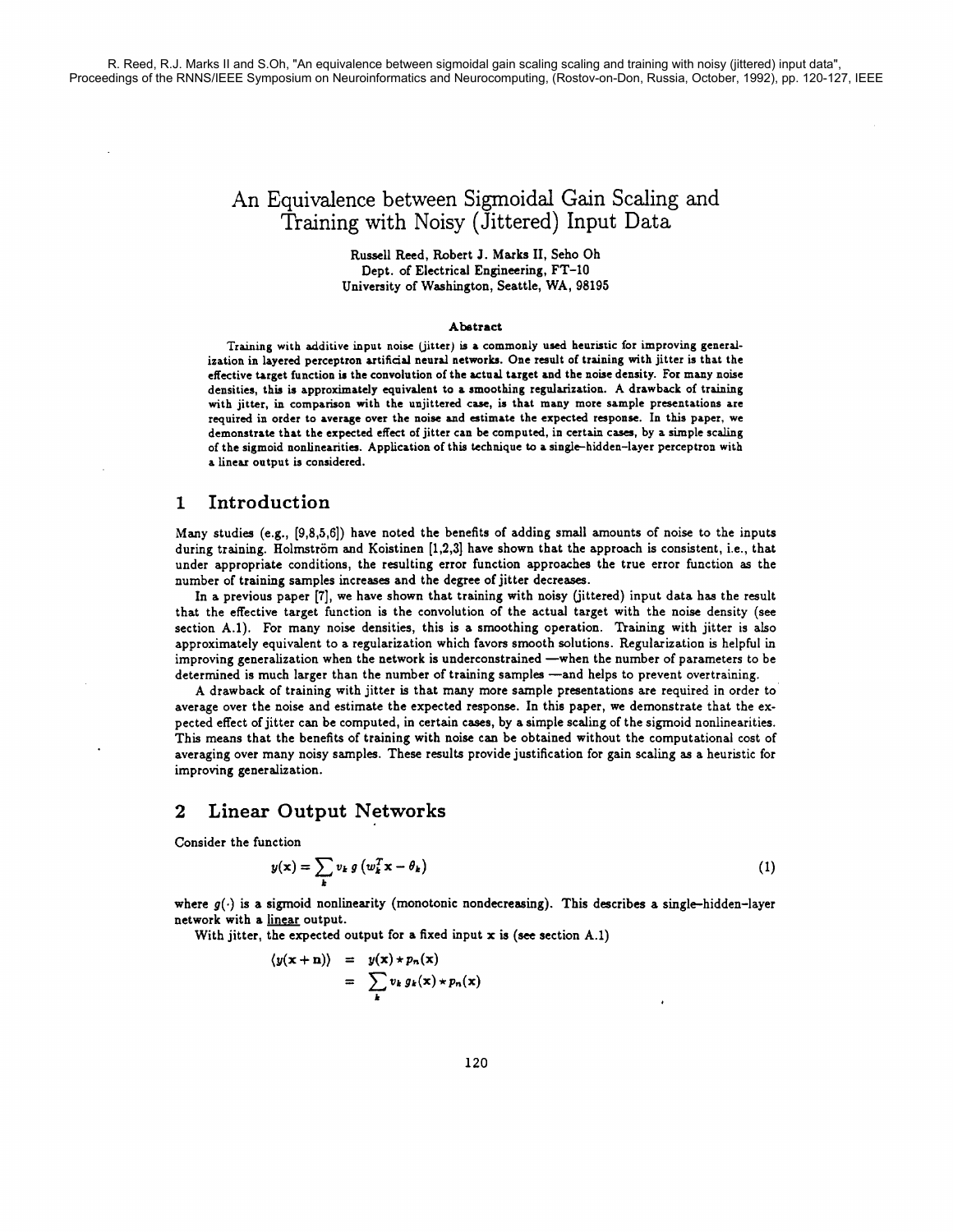$$
= \sum_{k} v_k g_k(x) * p_n(x), \qquad (2)
$$

i.e., a linear sum of convolutions of the hidden unit responses with the noise density.

In most neural network applications, the nonlinearity is the sigmoid  $g(z) = 1/(1 + e^{-z})$ . If, instead, we use the Gaussian cumulative distribution function (GCDF), which has a very similar shape, then the shape of the nonlinearity will be invariant to convolution with a Gaussian input noise density. That is, if we assume that the noise is zero-mean Gaussian and spherically distributed in  $N$  dimensions

$$
p_n(\mathbf{x}) = \frac{1}{\sigma_1^N (2\pi)^{N/2}} \exp\left(\frac{-\|\mathbf{x}\|^2}{2\sigma_1^2}\right) \tag{3}
$$

and the  $q$  nonlinearity is the Gaussian cumulative distribution function (GCDF)

at the noise is zero-mean Gaussian and spherically distributed in N dimensions  
\n
$$
p_n(x) = \frac{1}{\sigma_1^N (2\pi)^{N/2}} \exp\left(\frac{-||x||^2}{2\sigma_1^2}\right)
$$
\n(3)  
\n
$$
g(x) = \int_{-\infty}^{\omega^T x - \theta} \frac{1}{\sigma_2 \sqrt{2\pi}} \exp\left(\frac{-\tau^2}{2\sigma_2^2}\right) d\tau.
$$
\n(4)  
\n
$$
f(x) = \int_{-\infty}^{\omega^T x - \theta} \frac{1}{\sigma_2 \sqrt{2\pi}} \exp\left(\frac{-\tau^2}{2\sigma_2^2}\right) d\tau.
$$

then the convolution can be replaced by a simple scaling operation; i.e.,

$$
g(w^T \mathbf{x} - \theta) * p_n(\mathbf{x}) = g\left(a\left(w^T \mathbf{x} - \theta\right)\right). \tag{5}
$$

A derivation is given in the Appendix (section A.2).

#### **3 Significance**

The significance of this is that, if the equivalence **(5)** holds, then, for the network considered, the expected response of the network to input noise can be computed exactly by simply scaling the hidden unit nonlinearities

$$
\langle y(\mathbf{x} + \mathbf{n}) \rangle = \sum_{k} v_k g \left( a_k \left( w_k^T \mathbf{x} - \theta_k \right) \right) \tag{6}
$$

where the scaling constant depends on the magnitude of the weight vector  $w_k$  and the noise variance

$$
a_k = \frac{1}{\sqrt{\|w_k\|^2 \sigma_1^2 + 1}}.\tag{7}
$$

(Note that the threshold  $\theta_k$  is not included in the weight vector and has no role in the computation of  $a_k$ . It is, however, scaled by  $a_k$ .)

Thus, if we have a network of this type that performs a particular function, we can compute its expected response to Gaussian input noise by simply scaling the hidden unit nonlinearities appropriately; we don't have to go through the time-consurning process of estimating the response by averaging over many noisy samples.

#### Simulation

Figs. 1 and 2 verify this scaling property. **3-D** plots are shown in Fig. 1 and contour plob are shown in Fig. 2. Fig. l(a) shows the response of a network with two inputs, three GCDF hidden units, and a linear output unit. Fig. l(b) shows the average response using spherically distributed Gaussian noise with  $\sigma = 0.1$  and averaged over 2000 noisy samples per grid point. Fig. 1(c) shows the expected response computed by scaling the hidden units. The **RMS** error (on a 64 **x** 64 grid) between the averaged noisy response and the scaled expected response is 0.0145. The scaled expected response was computed in a few seconds; the average noisy response required approximately 20 hours on a 20MHz 386 personal computer.

The scaling operation is equivalent to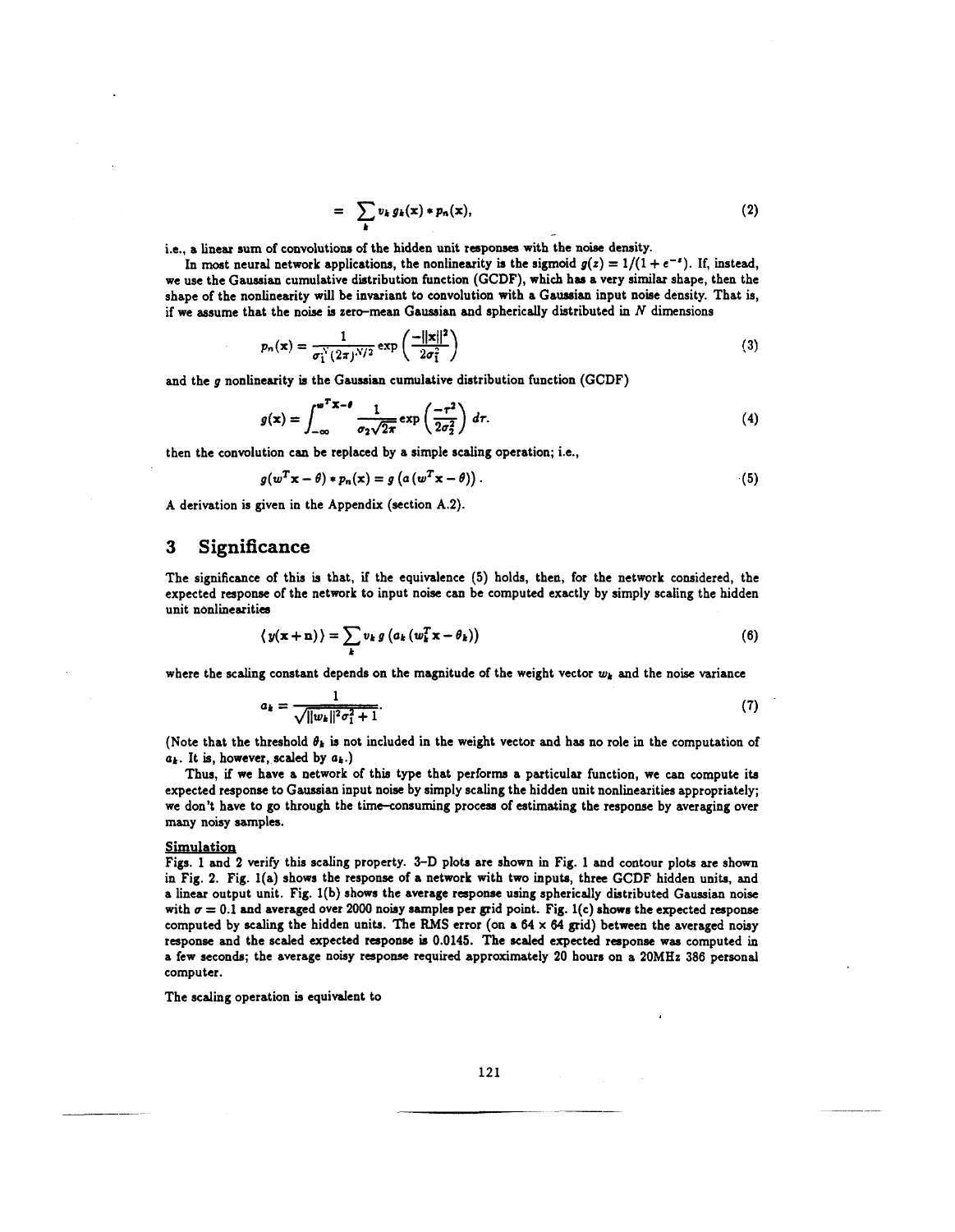$$
w \to \frac{w}{\sqrt{||w||^2 \sigma_1^2 + 1}} \tag{8}
$$

Since the denominator is not less than 1, this always reduces the magnitude of  $||w||$  or leaves it unchanged. When  $\sigma_1 = 0$  (no input noise), the weights are unchanged. When  $\sigma_1 \rightarrow \infty$ ,  $w \rightarrow 0$ . When  $||w||$  is small, the scaling has little effect. When  $||w||$  is large, the scaling is approximately

$$
w \to \frac{w}{\|w\|\sigma_1}.\tag{9}
$$

This has some properties similar to weight decay, another commonly used heuristic for improving generalization.

### **4 Extension to General Layered Neural Networks**

The network considered here has a single hidden layer and a linear output node; its computational capabilities are limited. More general feed-forward networks have multiple layers and nonlinear output nodes. The invariance property does not hold in this case, but these results lend justification to the idea of gain scaling [4] and weight decay as heuristics for improving generalization. A single-hidden-laver network with a nonlinear output node has qualitative properties similar to the network considered here if the output nonlinearity is not too sharp.

The network considered here uses a **GCDF** nonlinearity in place of the usual sigmoid nonlinearity, but these have very similar shapes **so** this is not an important difference. The precise form of the sigmoid is not important as long as it is monotonic nondecreasing; the usual sigmoid is widely used because its derivative is easily calculated.

The GCDF nonlinearity is used here because it has a convenient shape invariance property under convolution with a Gaussian input noise density. There may be other nonlinearities that, while not having this shape invariance property, are such that their expected response can still be calculated reasonably efficiently using a similar approach. If  $g(x) * p_n(x) = h(x)$ , for example, the function  $h(x)$ may be different in form from  $g(x)$ , but still reasonably easy to calculate. If  $g(x)$  is a step function and  $p_n(x)$  is uniform (in one dimension), then  $h(x)$  is a semi-linear ramp function, for example. The expected network response can then be computed as a linear sum of  $h(x)$  nonlinearities rather than a linear sum of  $q(x)$  nonlinearities. Although different nonlinearities are used in calculating the normal and expected responses, this should, in general, still be much faster than averaging over many presentations of noisy samples.

## **A Appendix**

#### **A.l Convolution Property**

Consider a network trained with noisy input data,  $\{x + n, t(x)\}$ , where n is noise that varies with each presentation.

During training, the network sees the target  $t(x)$  in conjunction with the input  $\tilde{\mathbf{x}} = \mathbf{x} + \mathbf{n}$ . The input  $\bar{x}$  can be produced by various combinations of desired inputs  $x$  and noises n, so the net learns to produce  $(t(\bar{x} - n)/\bar{x})$ . If the training data covers the entire input space, the effective target is the convolution of the clean target  $t(x)$  and the noise density  $p_n(x)$ 

$$
\langle t(\tilde{\mathbf{x}} - \mathbf{n}) | \tilde{\mathbf{x}} \rangle = \int_{\mathbf{n}} t(\tilde{\mathbf{x}} - \mathbf{n}) p_n(\mathbf{n}) d\mathbf{n} = t(\tilde{\mathbf{x}}) * p_n(\tilde{\mathbf{x}}).
$$
 (10)

For many centrally distributed noise densities, this is a smoothing operation. If  $t(x)$  is a step function and  $p_n(x)$  is Gaussian, for example, then  $\langle t(\tilde{\mathbf{x}} - \mathbf{n}) | \tilde{\mathbf{x}} \rangle$  is the Gaussian cumulative distribution, which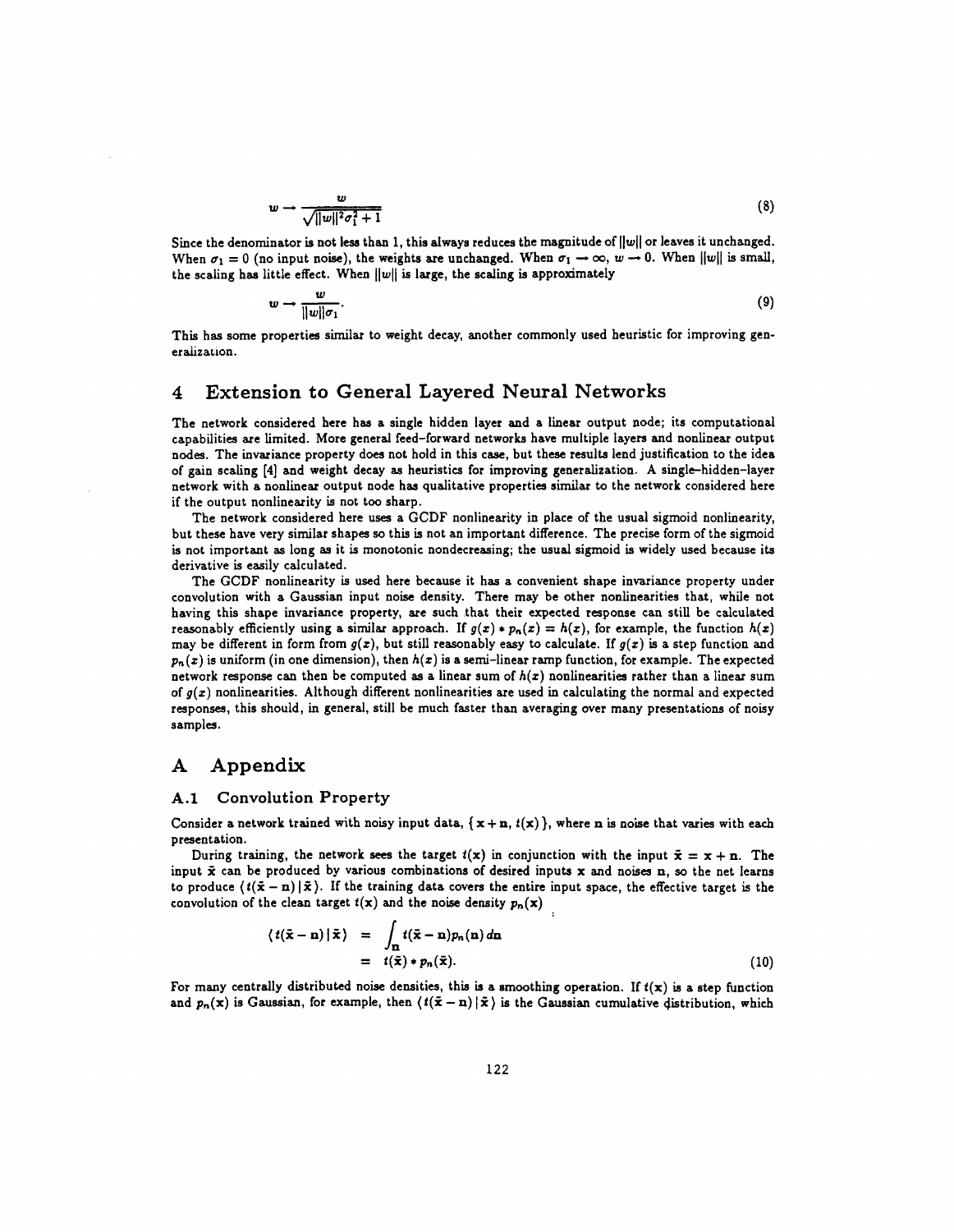is a smooth function similar to the sigmoid. For symmetric noise densities, convolution and correlation are equivalent; i.e.,  $\langle t(\mathbf{x} - \mathbf{n}) \rangle = \langle t(\mathbf{x} + \mathbf{n}) \rangle$ .

# **A.2 CDF-PDF** Convolution in **n** Dimensions

The following shows that the convolution of an  $n$ -dimensional spherical Gaussian probability function (PDF) and a Gaussian cumulative distribution function (CDF) results in another Gaussian CDF.

Let  $f_1(x)$  be a spherical Gaussian PDF in *n*-dimensions

$$
f_1(x) = \frac{1}{\sigma_1^n (2\pi)^{n/2}} \exp\left(\frac{-\|\mathbf{x}\|^2}{2\sigma_1^2}\right) \tag{11}
$$

and let  $F_2(x)$  be a Gaussian CDF of the form

$$
F_2(\mathbf{x}) = \int_{-\infty}^{\omega^T \mathbf{x}} \frac{1}{\sqrt{2\pi}} \exp\left(\frac{-\tau^2}{2}\right) d\tau.
$$
 (12)

This can be written **as** 

$$
F_2(\mathbf{x}) = \int_{-\infty}^{\omega^T \mathbf{x}} \frac{1}{\sigma_2 \sqrt{2\pi}} \exp\left(\frac{-\tau^2}{2\sigma_2^2}\right) d\tau
$$
 (13)

where  $\hat{w} = w/||w||$  and  $\sigma_2 = 1/||w||$ .

The convolution of 
$$
F_2
$$
 and  $f_1$  is the *n*-dimensional integral  

$$
F_2(\mathbf{x}) * f_1(\mathbf{x}) = \int_{\alpha} F_2(\alpha) f_1(\mathbf{x} - \alpha) d\alpha,
$$
 (14)

but  $F_2(x)$  is effectively one-dimensional in that it depends only on the projection of x onto w. Separate x and  $\alpha$  into components parallel and orthogonal to  $\hat{w}$ 

$$
\mathbf{x} = \ell \hat{w} + \gamma
$$
  
\n
$$
\ell = \hat{w}^T \mathbf{x}
$$
  
\n
$$
\hat{w}^T \gamma = 0
$$
  
\n
$$
\alpha = k \hat{w} + \beta
$$
  
\n
$$
k = \hat{w}^T \alpha
$$
  
\n
$$
\hat{w}^T \beta = 0
$$
  
\n
$$
\mathbf{x} - \alpha = (\ell - k)^2 ||\hat{w}|| + 2(\ell - k)\hat{w}^T(\gamma - \beta) + ||\gamma - \beta||^2
$$
  
\n
$$
= (\ell - k)^2 + ||\gamma - \beta||^2.
$$

Then

$$
= (\ell - k)^2 + ||\gamma - \beta||^2.
$$
  
\nwhere  $\ell$  and  $k$  are scalars and  $\gamma$  and  $\beta$  are  $(n - 1)$ -dimensional vectors orthogonal to  $\hat{w}$ .  
\nThen  
\n
$$
F_2(\mathbf{x}) = \int_{-\infty}^{\hat{w}^T X} \frac{1}{\sigma_2 \sqrt{2\pi}} \exp\left(\frac{-\tau^2}{2\sigma_2^2}\right) d\tau
$$
\n
$$
= \int_{-\infty}^k \frac{1}{\sigma_2 \sqrt{2\pi}} \exp\left(\frac{-\tau^2}{2\sigma_2^2}\right) d\tau
$$
\n
$$
f_1(\mathbf{x} - \alpha) = \frac{1}{\sigma_1^n (2\pi)^{n/2}} \exp\left(\frac{-||\mathbf{x} - \alpha||^2}{2\sigma_1^2}\right)
$$
\n
$$
= \frac{1}{\sigma_1^n (2\pi)^{n/2}} \exp\left(\frac{-(\ell - k)^2}{2\sigma_1^2}\right) \exp\left(\frac{-||\gamma - \beta||^2}{2\sigma_1^2}\right)
$$
\n
$$
= \frac{1}{\sigma_1 \sqrt{2\pi}} \exp\left(\frac{-(\ell - k)^2}{2\sigma_1^2}\right) \cdot \frac{1}{\sigma_1^{n-1} (2\pi)^{(n-1)/2}} \exp\left(\frac{-||\gamma - \beta||^2}{2\sigma_1^2}\right)
$$
\n(15)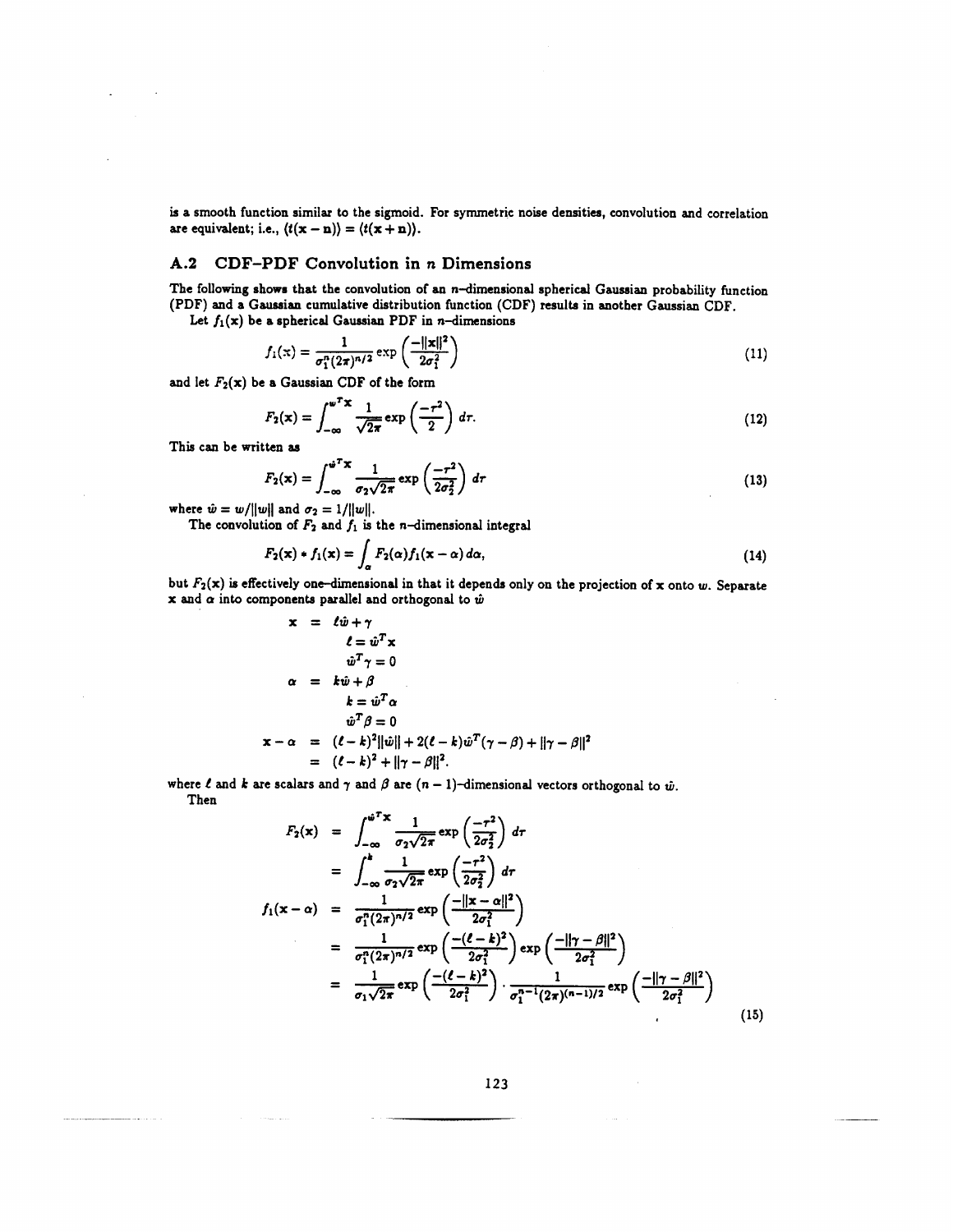and

$$
F_2(\mathbf{x}) * f_1(\mathbf{x}) = \int_k \int_{\beta}^{\mathbf{x}} \int_{-\infty}^{\mathbf{x}} \frac{1}{\sigma_2 \sqrt{2\pi}} e^{-\tau^2/(2\sigma_2^2)} d\tau \cdot \left( \frac{1}{\sigma_1 \sqrt{2\pi}} e^{-(\ell - k)^2/(2\sigma_1^2)} \right) \times \left( \frac{1}{\sigma_1^{-1}(2\pi)^{(n-1)/2}} e^{-\|\tau - \beta\|^2/(2\sigma_1^2)} \right) d\beta d\mathbf{k} = \int_k \int_{-\infty}^k \frac{1}{\sigma_2 \sqrt{2\pi}} e^{-\tau^2/(2\sigma_2^2)} d\tau \cdot \left( \frac{1}{\sigma_1 \sqrt{2\pi}} e^{-(\ell - k)^2/(2\sigma_1^2)} \right) d\mathbf{k} \times \int_{\beta} \frac{1}{\sigma_1^{n-1}(2\pi)^{(n-1)/2}} e^{-\|\tau - \beta\|^2/(2\sigma_1^2)} d\beta = \int_k \int_{-\infty}^k \frac{1}{\sigma_2 \sqrt{2\pi}} e^{-\tau^2/(2\sigma_2^2)} d\tau \cdot \left( \frac{1}{\sigma_1 \sqrt{2\pi}} e^{-(\ell - k)^2/(2\sigma_1^2)} \right) d\mathbf{k}.
$$

Thus  $F_2(\mathbf{x}) \cdot f_1(\mathbf{x})$  reduces to a one-dimensional convolution of a Gaussian CDF with  $\sigma_2 = 1/||w||$  and a Gaussian PDF with standard deviation  $\sigma_1$ . It can be shown (see section A.3) that this is a Gaussian CDF with standard deviation  $\sigma_3 = \sqrt{\sigma_1^2 + \sigma_2^2}$ .

Letting Z. denote the Gaussian CDF function with standard deviation **a,** 

$$
F_2(\mathbf{x}) * f_1(\mathbf{x}) = Z_{\sigma_2}(\ell) * g(\ell)
$$
  
\n
$$
= Z_1(\ell)
$$
  
\n
$$
= Z_1(\frac{\ell}{\sigma_3})
$$
  
\n
$$
= Z_1(\frac{\hat{w}^T \mathbf{x}}{\sqrt{\sigma_1^2 + (1/||w||)^2}})
$$
  
\n
$$
= Z_1(\frac{||w||\hat{w}^T \mathbf{x}}{\sqrt{||w||^2 \sigma_1^2 + 1}})
$$
  
\n
$$
= Z_1(\frac{w^T \mathbf{x}}{\sqrt{||w||^2 \sigma_1^2 + 1}})
$$
  
\n
$$
= F_2(\frac{\mathbf{x}}{\sqrt{||w||^2 \sigma_1^2 + 1}})
$$

 $(16)$ 

#### **A.3** CDF-PDF Convolution in One Dimension

The following demonstrates that the convolution of Gaussian PDF with variance  $\sigma_1^2$  and a Gaussian CDF with variance  $\sigma_2^2$  results in a Gaussian CDF with variance  $\sigma_3^2 = \sigma_1^2 + \sigma_2^2$ . All the functions are one-dimensional.

 $f_1(x)$  is the Gaussian PDF

$$
f_1(x) = \frac{1}{\sigma_1 \sqrt{2\pi}} e^{-x^2/(2\sigma_1^2)}
$$
\n(17)

and has the Fourier transform

$$
F_1(u) = e^{-(2\pi\sigma_1)^2 u^2/2}.
$$
\n(18)

(The notation in this section is independent of the other sections.  $F_2(u)$  here is different from  $F_2(x)$  in the previous section.)

 $f_2(x)$  is another Gaussian PDF with variance  $\sigma_2^2$  and  $g_2(x)$  is the CDF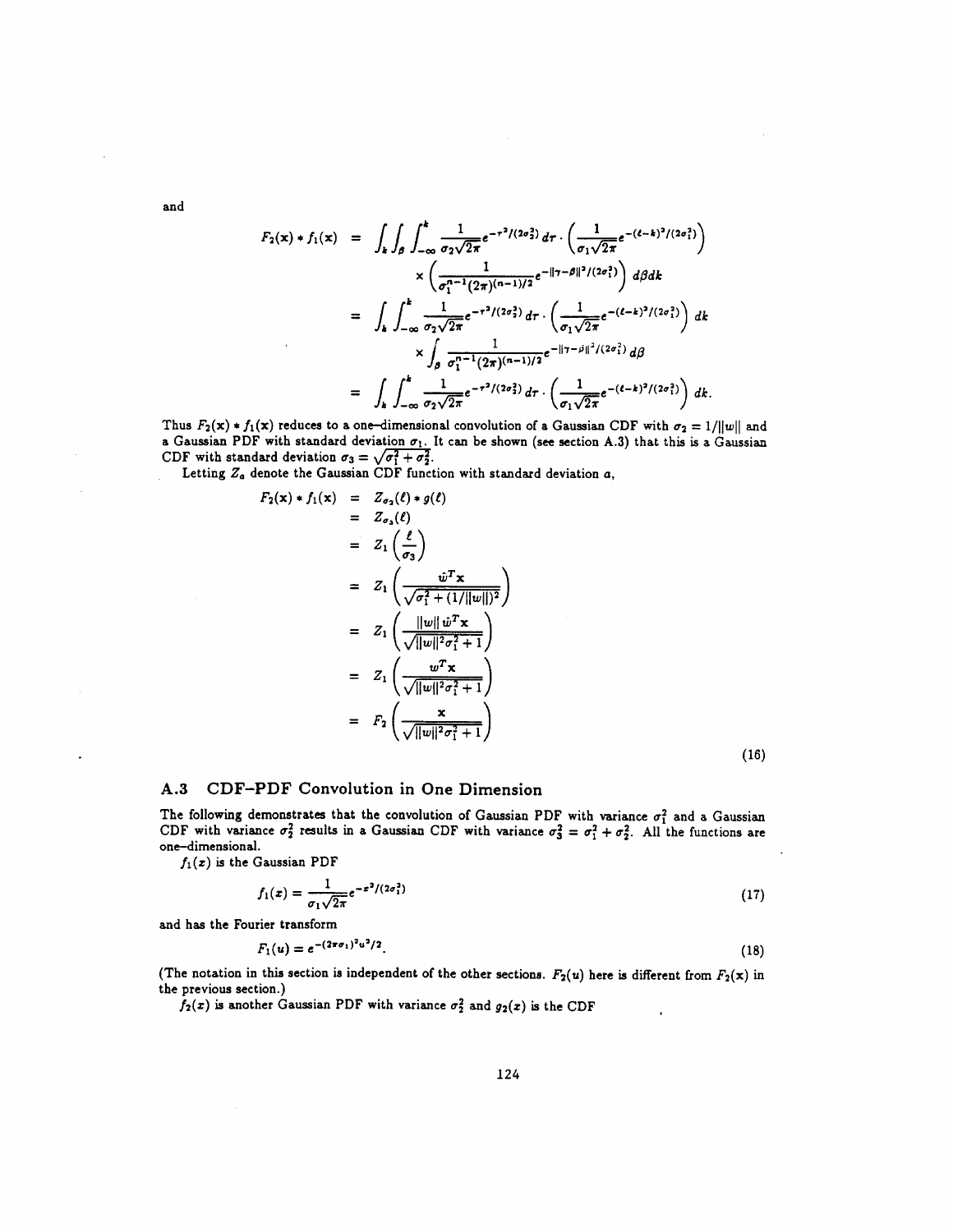$$
g_2(x)=\int_{-\infty}^x f_2(\tau)\,d\tau
$$

 $(19)$ 

 $(20)$ 

and has the transform

$$
G_2(u) = \frac{F_2(u)}{j2\pi u} + \frac{1}{2}F_2(0)\delta(u)
$$
  
= 
$$
\frac{e^{-(2\pi\sigma_2)^2u^2/2}}{j2\pi u} + \frac{1}{2}\delta(u).
$$

The transform of the convolution is the product of the transforms

$$
g_3(x) = g_2(x) * f_1(x)
$$
  
\n
$$
G_3(u) = G_2(u)F_1(u)
$$
  
\n
$$
= \left[\frac{e^{-(2\pi\sigma_2)^2u^2/2}}{j2\pi u} + \frac{1}{2}\delta(u)\right] \cdot e^{-(2\pi\sigma_1)^2u^2/2}
$$
  
\n
$$
= e^{-(2\pi)^2(\sigma_1^2 + \sigma_2^2)u^2/2} + \frac{1}{2}\delta(u)
$$

Taking the inverse transform of  $G_3(u)$  gives

$$
g_3(x) = \int_{-\infty}^x \frac{1}{\sigma_3^2 \sqrt{2\pi}} e^{-x^2/(2\sigma_3^2)} dx
$$
 (21)

which is another Gaussian CDF with variance  $\sigma_3^2 = \sigma_1^2 + \sigma_2^2$ .

#### **References**

- [1] L. Holmström and P. Koistinen. Using additive noise in back-propagation training. *IEEE Transaclions on Neural Networks,* 3(1):24-38, Jan. 1992.
- [2] P. Koistinen and L. Holmström. Kernel regression and backpropagation training with noise. In *Proceedings of the International Joint Confennce on Neural Networks,* pages 367-372, 1991. (Singapore).
- [3] P. Koistinen and L. Holmstr6m. Kernel regression and backpropagation training with noise. In J. E. Moody, S. J. Hanson, and **R** P. Lippmann, editors, *Advances in Neural Information Processing (I),*  pages 1035-1039, 1992.
- [4] J. **K.** Krwchke. Creating local and distributed bottlenecks in hidden layers of back-propagation net works. In D. Touretzky, G. Hinton, and T. Sejnowski, editors, *Proceedings of the 1988 Connectionist Models Summer School, pages 120-126, Morgan Kaufmann Publishers, 1988.*
- **(51** A. Linden and J. Kindermann. Inversion of multilayer nets. In *Proceedings of the Intemationai Joint Conference on Neural Networks,* page 425, 1989.
- [6] J. I. Minnix. Fault tolerance of the backpropagation neural network trained on noisy inputs. In *Proceedings of the International Joint Conference on Neuml Networh,* pages 847-852, 1992. vol. I, (Baltimore).
- **[7] R.** Reed, S. Oh, **and R** J. **Mark** 11. Regularization **using** jittered training data. In *Proceedings of the Iniemational Joint Conference on Neuml Networks,* pages 147-152, 1992. vol. 111, (Baltimore).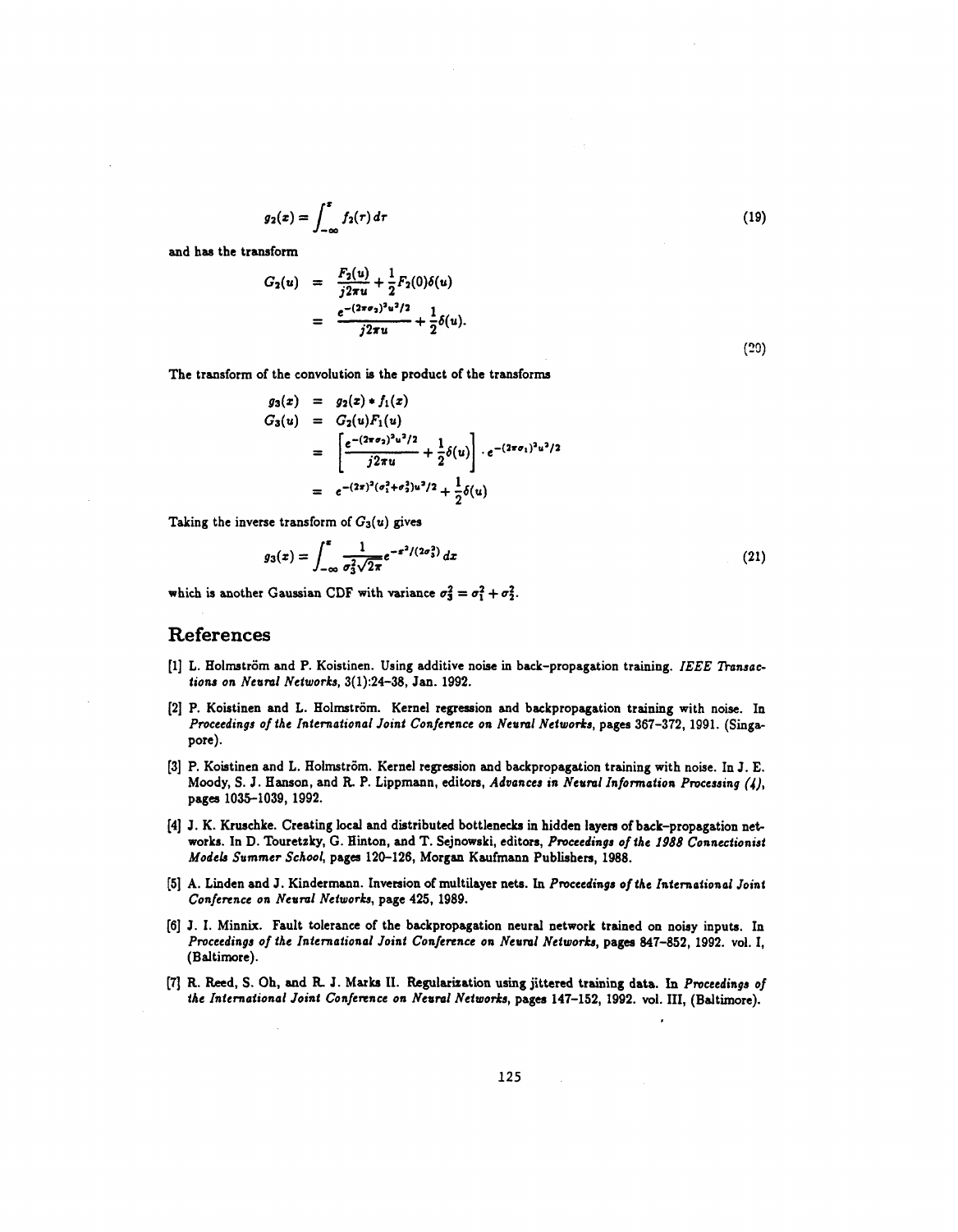- **(81** J. Sietsma and R. J. **F.** DOW. Creating artificial neural networks that generalize. *Ncurnl Networks,*  4(1):67-69, 1991.
- [9] A. S. Weigend, D. E. Rumelhart, and B. A. Huberman. Generalization by weight-elimination applied to currency exchange rate prediction. In Proceedings of the International Joint Conference on Neural *Neiworks,* page *837,* 1991.



Figure 1: The network transfer function (3-d plots): (a) response of the original network; (b) average response with additive Gaussian input noise,  $\sigma = 0.1$ , averaged over 2000 noisy samples per grid point; (c) expected response computed by scaling.